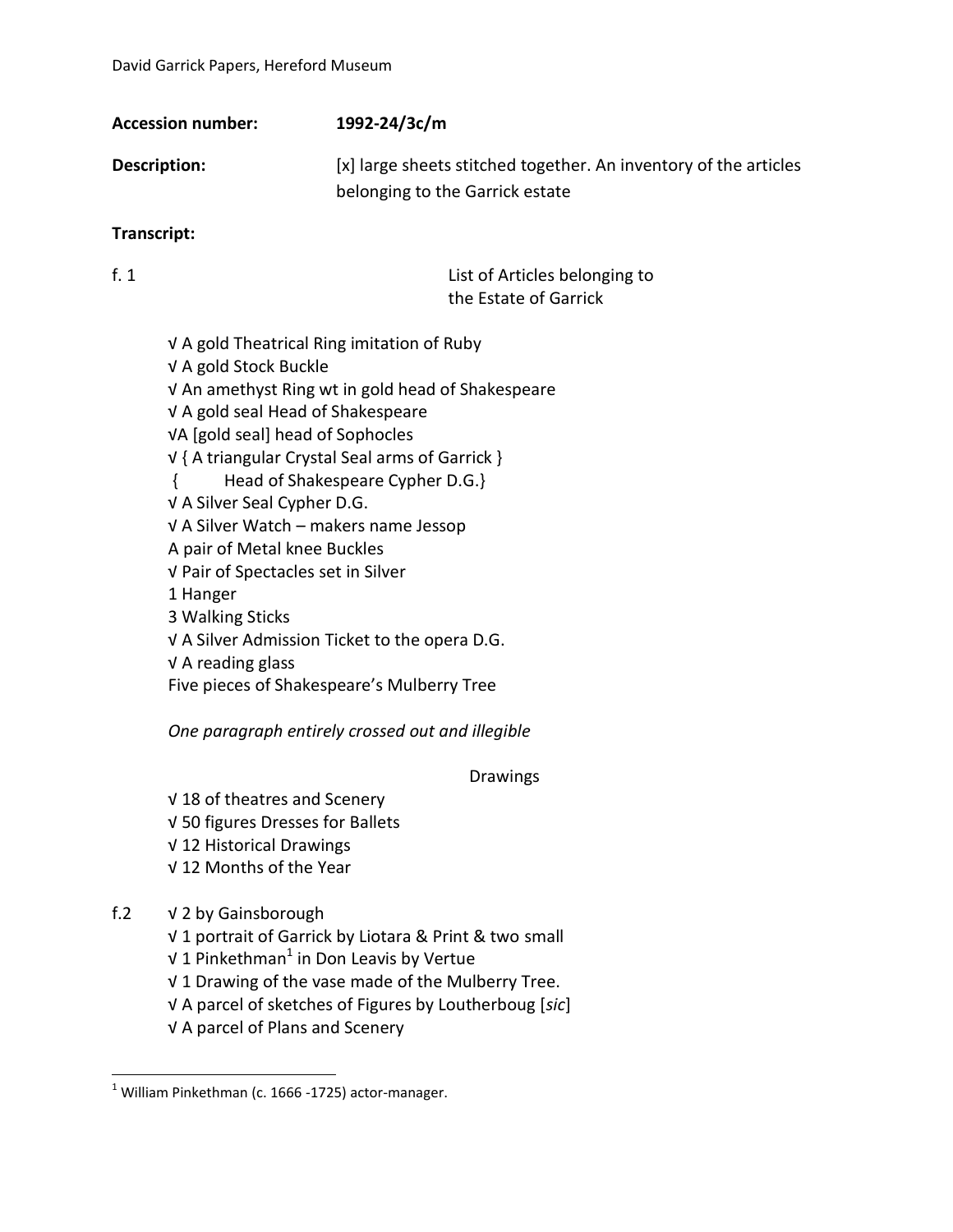√ An Instrument written by Tomkins and Embellished by Pingo constit[utin]ng David Garrick perpetual Master of the corporation of the Theatrical Fund

Prints

- √ 11 large views Naples & Rome
- √ 19 designs of Scenery
- √ 6 large after Wilson
- √ 4 views of London Marlow
- √ Plans & views of Vauxhall in France
- √ 2 Weston in Tycho after Loutherbourg
- √ 1 survey of Roman Antiquities Yorkshire
- √ 8 of Scenery by Westerbout
- √ 19 various Theatrical Scenes
- √ 20 Designs Scenery by Torelli
- √ 12 Frys Heads
- √ 5 Heads Characters from Shakespeare by Mortimer
- √ 20 EnglishPortraits Millon Earl of Bath &c
- √ 10 Cipriani
- √ 6 Sketches Architecture
- √ 30 Portraits by Richardson Pope Lord Bolingbroke &c
- √ 12 Dancers various Countries
- √ 21 designs for scenery & 6 Chairs de Predications by Le Pantre
- √ 30 of Scenery by Della Bella and Callet
- √ 4 The Medicis Collection
- √ 27 Carricatures [*sic*] by Bunbery &c
- √ 6 Entrance of the Polish ambassador into Rome
- f.3 1√ 0 Theatrical / Subjects from Moliere
	- √ 25 Heads Cochin
	- √ 4 Prophetic accomplice
	- √ 9 Views by Buck in various Counties
	- √ 1 Maid of the Mill by Richards
	- √ 1 Hall at Hampton Court
	- √ 2 Testamente d'Eudamida Bartolozzi
	- √ 2 Garrick & Mrs Pritchard in Macbeth
	- √ 2 Garrick in Richard the 3rd from Dance
	- √ 1 Garrick in Sir J. Brute after Zoffany
	- √ 1 Garrick in Abel Drugger after [Zoffany]
	- √ 1 Foote & Weston in the Devil on 2 Sticks
	- √ 1 Print in Achilles
	- √ 2 The Calas Family
	- √ 2 taking down from the Cross Bartolozzi
	- √ 2 view of Covent Garden by Sandby
	- √ 14 Carricatures of the time of Sir Robert Walpole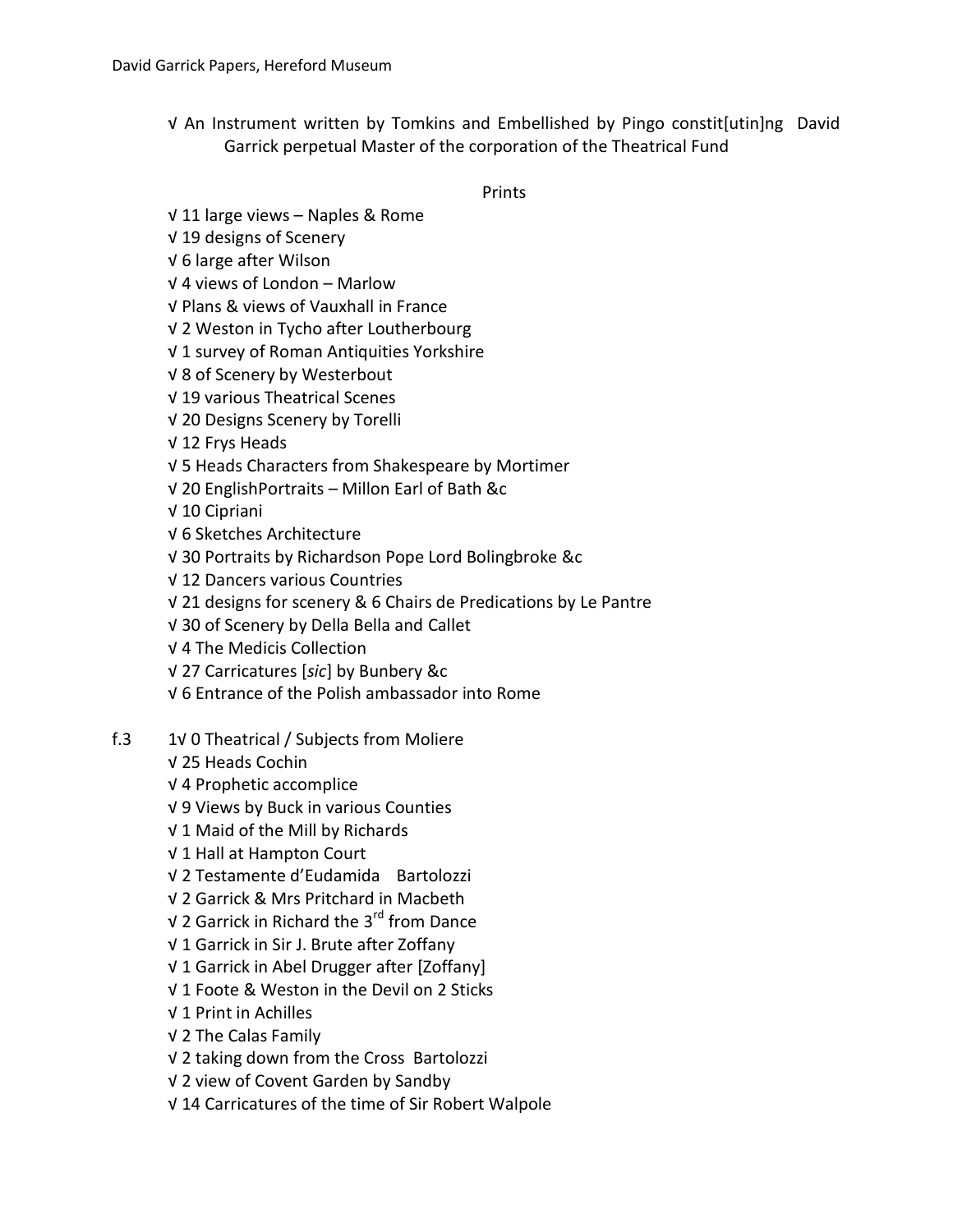- √ 4 portraits of Garrick after Pine
- √ 7 Prints after Greuse
- √ 1 Timon of Athens
- √ 1 King of Denmark
- √ 1 Lady Boytnon
- √ 1 Jonas Hanway
- √ 6 Hogarth Roast Beef & Pharoah's Dream
- √ 1 James Dawkings
- √ 1 Lord Pembroke & Family
- √ 1 Evan Lloyd
- √ 1 Saint John
- √ 1 The Pembroke Family
- √ 2 after Titian
- √ 1 Greenwich Park
- √ 2 Giants Causeway
- √ 1 Mount Edgecombe
- √ 1 View in Yorkshire
- √ 2 Warrant for execution of Cha[rle]s the  $1<sup>st</sup>$
- √ A parcel of York & Lincoln Cathedrals, Lincolns Inn Chapel St. Pauls & London Bridge, House of Peers, House of Commons – Trial of Lord Lovat ['&c' added in pencil]
- √ 3 Hagley &c
- $\sqrt{2}$  Louis 14<sup>th</sup>
- √ 4 St James's Gate Whitehall
- $V$  1 M<sup>lle</sup> Salle
- f. 4 √ 1 Colley Cibber
	- √ 1 A Chinese
	- √ 1 Mrs Oldfield
	- √ 1 Countess of Coventry
	- √ 9 large Heads Piazzetta
	- √ 7 Landscapes M. Ricci and Zucearelli [*sic*]
	- √ 1 Plymouth Fort
	- √ 1 After Lambert
	- √ 3 Sebastian Ricci and Zucearelli
	- √ 3 Bartolozzi
	- √ 1 Turkish Mosque
	- √ 4 from Tasso
	- √ 2 Wagner after Tiepoli
	- √ 4 views by Smith
	- √ 12 after Pillement
	- √ 4 by Wagner after Mariotto
	- √ 15 by Wagner after Zucearelli
	- √ 2 of Saints Bartolozzi
	- √ 2 the Virgin Allegorical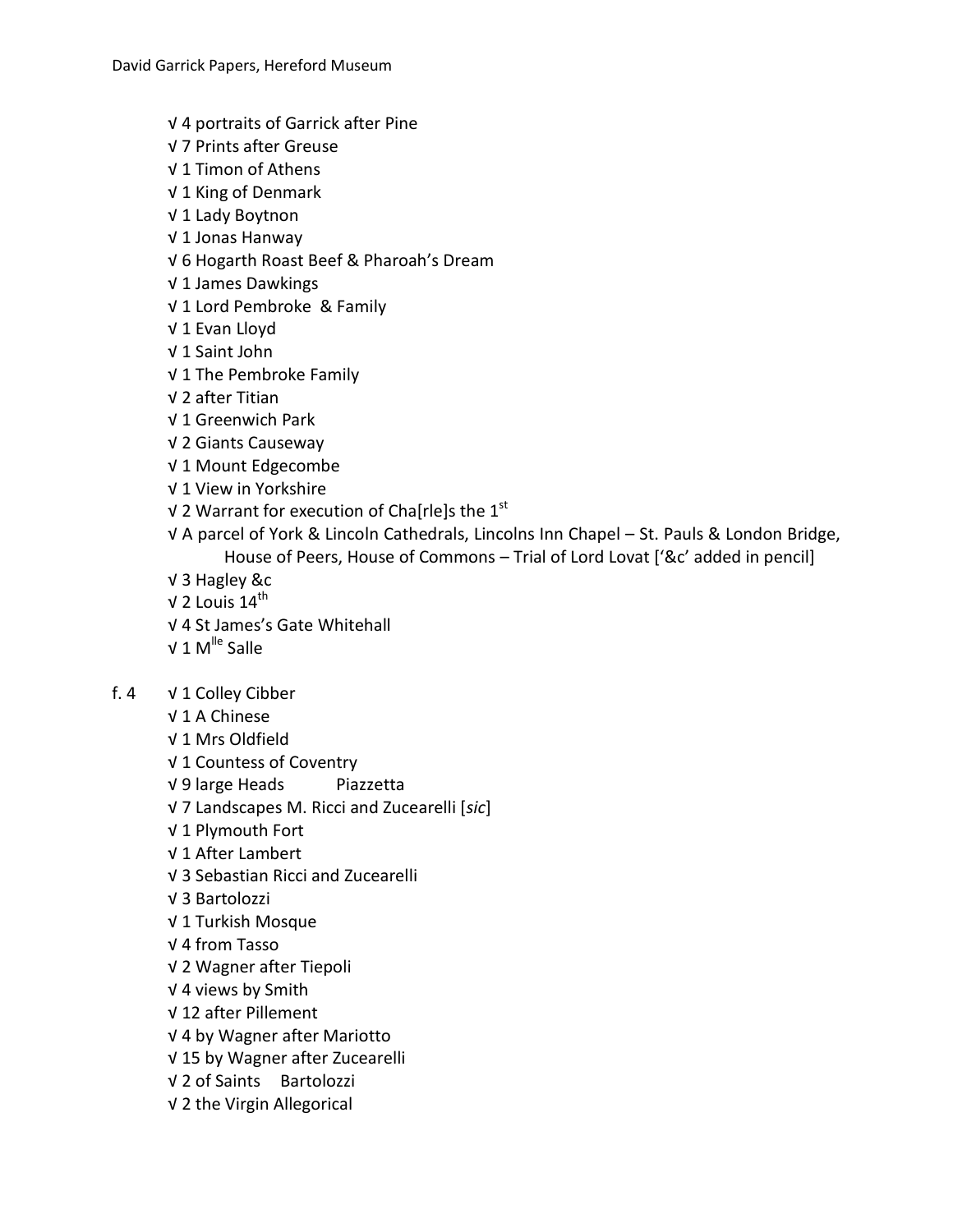√ 1 Mary Magdalen

- √ 3 Bartolozzi after Amiconi
- √ 1 Allegorical
- √ 3 Zucearelli Landscapes
- √ 4 Landscapes Mario Ricci
- √ 5 views in Switzerland
- √ 1 by Pars
- √ 1 after Pat['el' added in pencil] by Vivares
- An 8 day by Stillis
- √ A Goblet of Mulberry Tree lined with and standing on a case of Silver and with Silver } Sprig of Mulberries on the Cover}
- √ A gold repeating Watch
- √ Two gold Shirt Broaches
- √ Seven and a half pair of gold Sleeve Buttons
- √ A pair of Pocket Pistols
- √ An amber Snuff Box
- √ A small antique Bronze Mask
- √ 14 Buttons blue Glass with paste armaments
- √ A gold Medal Jubilee at Stratford D.G. Steward
- √ 19 Mourning Rings [added in pencil 'one of which is for Mrs Cibber with her hair']
- √ Small round French paper Machi Box
- √ A Gentleman's dressing Case
- √ 2 Collections of Chinese drawings
- √ Prints of Salvator Rosa bound together
- √ A number of Prints bound together

f.5 List of Articles belonging to the joint Estates of Mr & Mrs Garrick

A Mahogany Wardrobe

- A portable writing Desk with Cylinder Top Drawer & 2 Glasses
- 5 inkstands
- 2 Sand boxes & 2 Paper Cases
- Mahogany Strong Box
- Cupboard with 2 Drawers
- 2 Tripods
- 2 Japanned Pedestals
- An Egg Cover ['etruscan' added in a different hand]
- A Frame and Plate of Glass
- A Mahogany Box for 10 Bottles with Ground Stoppers containing 9 bottles
- √ A Gold chased Snuff Box
- √ A round gold mounted enamelled [Snuff box]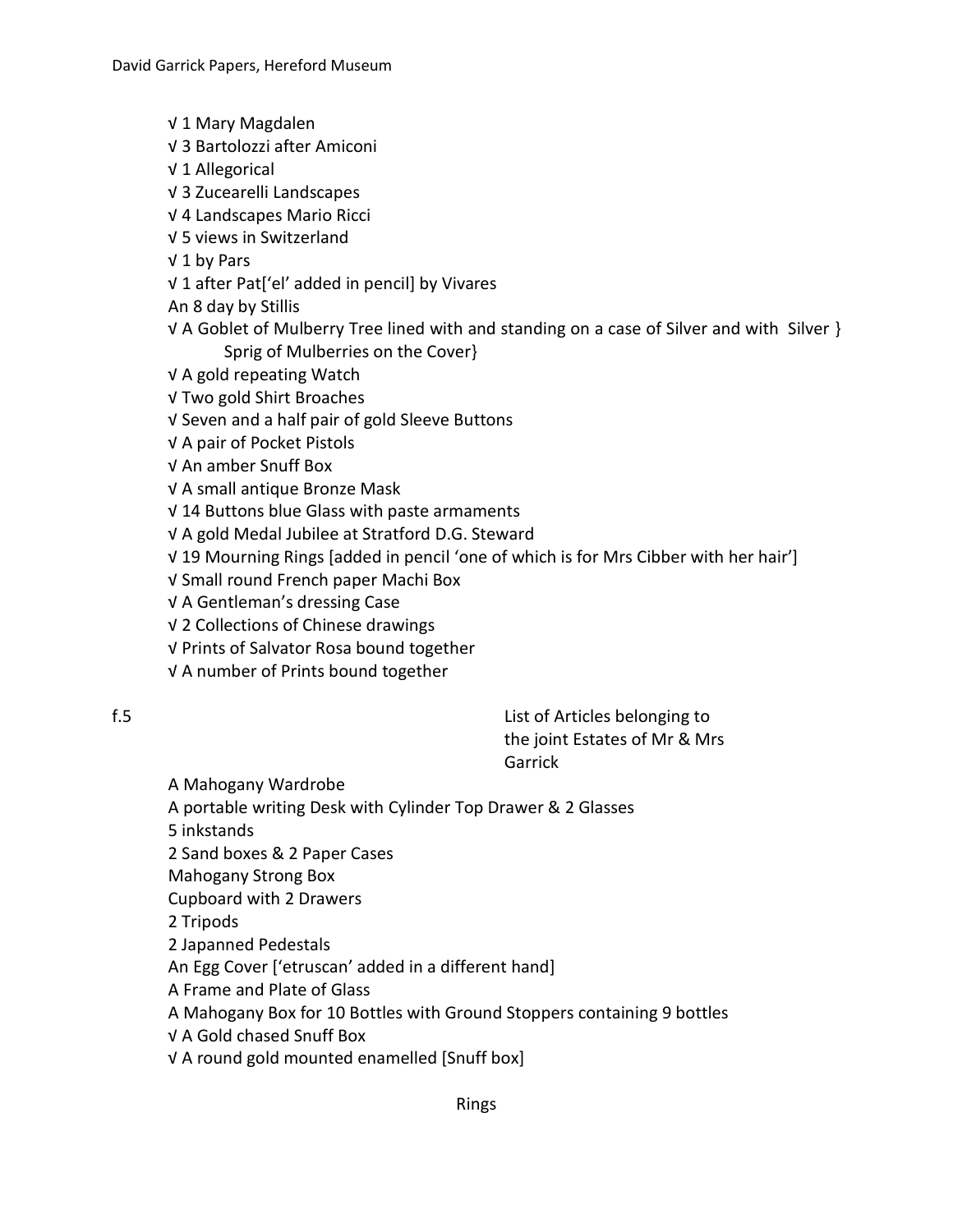- √ A gold Ring head of Shakespeare
- √ [A gold Ring] Antique Mask
- √ A Gold Ring antique Head
- √ [A Gold] Cameo Mary Queen of Scots
- √ [A Gold Ring] figure of Duck
- √ [A Gold Ring] Swivel 2 antique Heads
- √ [A Gold] Intaglio Cupid delivering the arms of Mars to Venus
- √ [A Gold Ring] Antique head
- √ [A Gold Ring] figure of Venus antique

#### F5.v Seals

- √ A Gold Seal Head supposed of M<sup>lle</sup> Clarion on Wedgewood
- √ A white Cornelian female Figure watering a Plant
- √ A Chrystal Seal Female head
- √ A red Carnelian [female] head supposed of Plato
- √ [A red Cornelian] head supposed of Ben Johnson
- √ A small silver seal arms of Waller
- √ 3 unset Cornelians

## Snuff Boxes

- √ A round Tortoiseshell Snuff Box
- √ A Small ivory [Snuff Box]
- √ A Square Tortoiseshell [Snuff Box]
- √ An Agate Trunk shaped [Snuff Box]

## A small round French Papier Mache

- √ 2 Opera Glasses
- √ A pair of Silver Shoe Buckles
- √ A [pair of Silver Shoe Buckles]
- √ A steel head for a Cane
- √ Mocha Stone [Moss Agate]
- 12 Glass or paste Buttons
- 2 [glass] on Yellow foil
- 4 pair Metal Buckles
- √ A steel corkscrew in a Shagreen Case
- √ A Silver admission Ticket to opera Gallery 1738 Mrs }
	- √ Willey [Silver admission Ticket] to the Patagonian Theatre}

## Medals

- √ Silver Medal of James 2<sup>d</sup> & his Queen
- $\sqrt{ }$  [Silver Medal] Pope Clement the 11<sup>th</sup>
- √ [Silver Medal] [Pope Clement the  $11<sup>th</sup>$ ]
- √ [Silver Medal]Clarion
- √ [Silver Medal] Mr Garrick by Kirk
- √ [Silver Medal] Charles 2<sup>d</sup> & Queen Catherine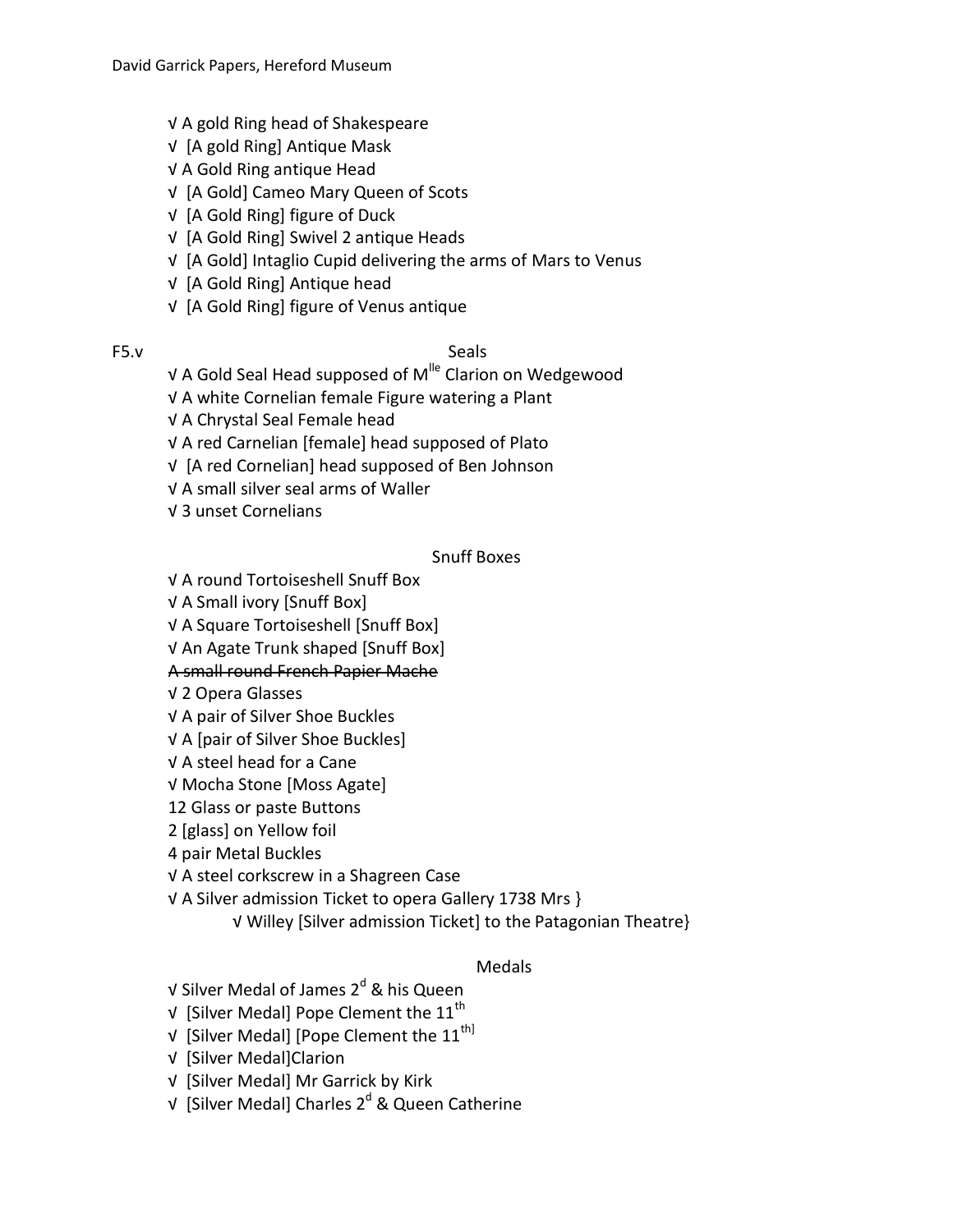- √ [Silver Medal] Coronation of Charles 2<sup>d</sup> √ [Silver Medal]Pretender / James  $3<sup>d</sup>$ √ Gold Medal L Leopold margrave of Austria Brass medal sailing of Resolution and Adventure
- f. 6 √ Bronze [medal] David Garrick by Kirk
	- √ [Bronze medal David Garrick] by Perigo
	- √ [Bronze medal David Garrick by Perigo]
	- √ [Bronze Medal] Shakespeare
	- √ [Bronze Medal] Martin Folkes
	- $\sqrt{}$  [Bronze Medal] Benedict 14<sup>th</sup>
	- √ [Bronze Medal] Corneille
	- √ [Bronze Medal] Racine
	- √ [Bronze Medal]Moliere

#### **Prints**

- √ 4 of Flowers
- √ 60 Foreign Portraits by Nanteuil
- √ 50 Foreign Portraits
- √ 50 [foreign portraits]
- √ 200 [foreign portraits] small
- √ 37 large foreign Portraits
- √ 16 Heads by Mellan
- √ 10 Lanscapes [*sic]* by Sadler
- √ 165 portraits
- √ 30 Portraits various
- √ 30 of Popes &c
- √ 72 by Golzins
- √ 120 Albert Durer
- √ 25 Callat
- √ 13 Della Bella
- √ 4 Mouths by Sandrart
- √ 16 Obelisks &c
- √ 16 Designs by W. Fage ? &c
- √ 10 Boys
- √ 78 by Rembrandt
- √ 12 Salvator Rosa
- √ 26 Le Blond prodigal Son Seasons &c
- √ 48 Historical & allegorical
- √ 29 Subjects from Scripture
- √ 15 Saints
- √ 28 by Galle
- F6v √ 14 ['Astade' added in pencil] Teniers ['&c' added in pencil]